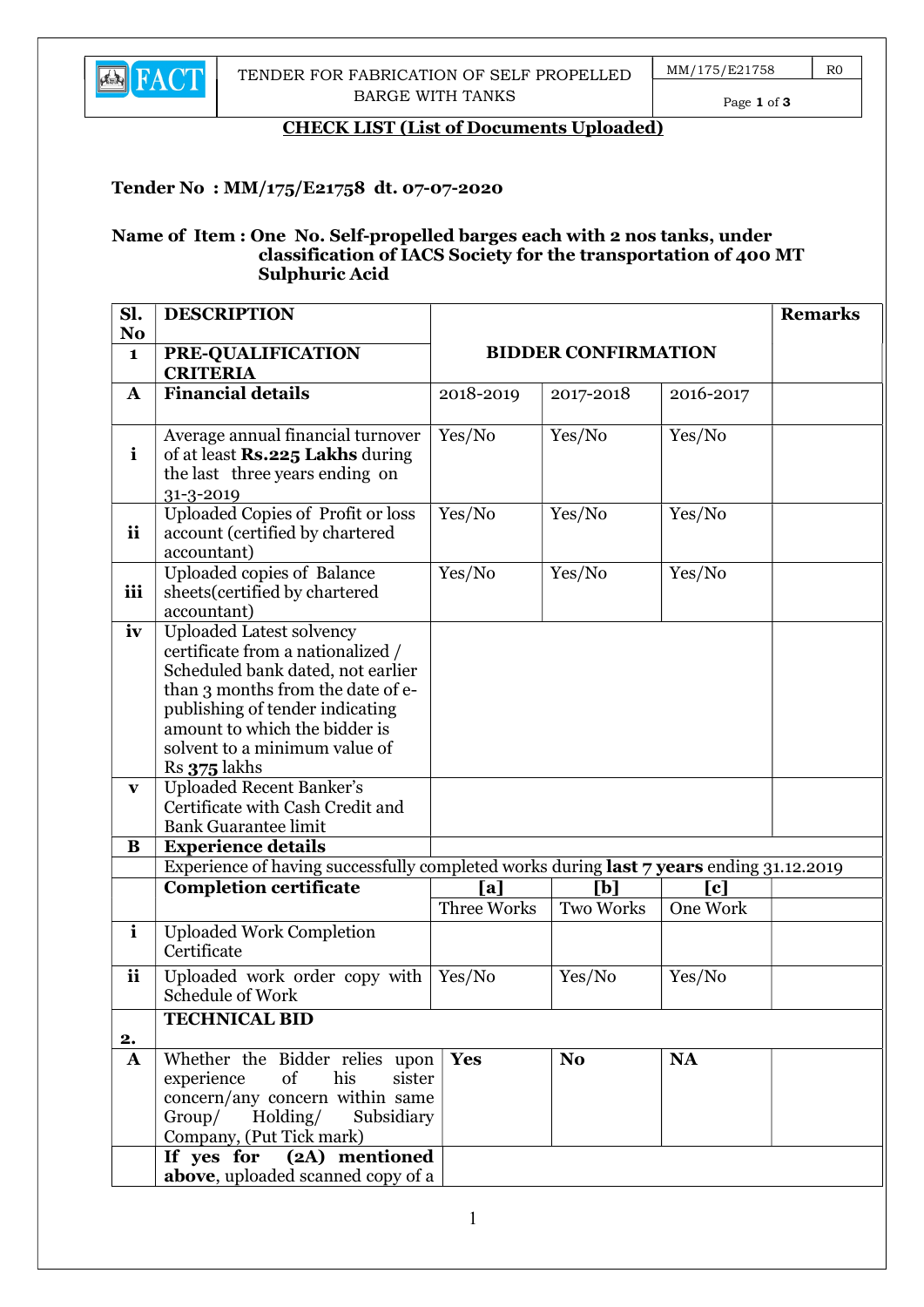

### TENDER FOR FABRICATION OF SELF PROPELLED BARGE WITH TANKS

 $MM/175/E21758$  RO

Page 2 of 3

# CHECK LIST (List of Documents Uploaded)

|              | clear write-up indicating the exact     |                                          |  |
|--------------|-----------------------------------------|------------------------------------------|--|
|              |                                         |                                          |  |
|              | relationship, along with relevant       |                                          |  |
|              | documents in proof of such              |                                          |  |
|              | relationship along<br>with<br>the       |                                          |  |
|              | TECHNICAL BID (Put Tick mark)           |                                          |  |
| $\mathbf C$  | Uploaded(with digital signature)        |                                          |  |
|              | <b>Complete set of Tender</b>           |                                          |  |
|              | <b>document</b> including addendums /   | Yes / No                                 |  |
|              | corrigendum if any, Un-priced           |                                          |  |
|              | BOQ etc.                                |                                          |  |
| D            | Uploaded Power of Attorney,             |                                          |  |
|              | Original /Attested by Gazetted          | Yes/No/NA                                |  |
|              | officer in case an authorized           |                                          |  |
|              | representative of Tenderer, has         |                                          |  |
|              | signed the Tender                       |                                          |  |
| $\mathbf F$  | <b>Uploaded GST registration</b>        |                                          |  |
|              | certificate Self-attested and           |                                          |  |
|              | <b>GSTIN</b> number(Yes/No)             |                                          |  |
|              |                                         |                                          |  |
| G            | <b>EARNEST MONEY DEPOSIT</b>            |                                          |  |
|              | Uploaded scanned copy of EMD in         |                                          |  |
|              | the form of DD or RTGS / NEFT or        | Yes/No/Exempted                          |  |
|              | Bank<br>Guarantee<br>from<br>any        |                                          |  |
|              | Nationalized / Scheduled Bank as        |                                          |  |
|              | per supplied format                     | Adequate documents to be uploaded if EMD |  |
|              |                                         | exemption is applicable)                 |  |
| $\bf H$      | <b>Integrity Pact as per attachment</b> |                                          |  |
| $\mathbf I$  | Uploaded Detailed programme of          |                                          |  |
|              | work in PERT or BAR CHART form          |                                          |  |
|              |                                         | Yes/No                                   |  |
| $\mathbf{J}$ | <b>PAN card</b> (Self Attested copy)    |                                          |  |
|              |                                         | Yes/No                                   |  |
| $\mathbf K$  | GST registration certificate(self-      |                                          |  |
|              | attested copy)                          | Yes/No                                   |  |
|              | Uploaded<br><b>PRESENT</b>              |                                          |  |
| $\mathbf L$  | COMMITMENTS with details of             | Yes/No                                   |  |
|              | work, initial contract value, period    |                                          |  |
|              | of completion, name of client,          |                                          |  |
|              | expected date<br>of completion,         |                                          |  |
|              | percentage progress etc.                |                                          |  |
| ${\bf M}$    | Details<br>Uploaded<br>of               |                                          |  |
|              | CONSTRUCTION PLANT<br><b>AND</b>        |                                          |  |
|              |                                         | Yes/No                                   |  |
|              | EQUIPMENT available                     |                                          |  |
| ${\bf N}$    | Uploaded SITE ORGANIZATION              |                                          |  |
|              | <b>CHART</b>                            | Yes/No                                   |  |
| $\mathbf 0$  | Uploaded KEY PERSONNEL of his           |                                          |  |
|              | Organization to be associated with      |                                          |  |
|              | work,<br>the<br>detailing<br>their      | Yes/No                                   |  |
|              | Qualifications                          |                                          |  |
|              |                                         |                                          |  |